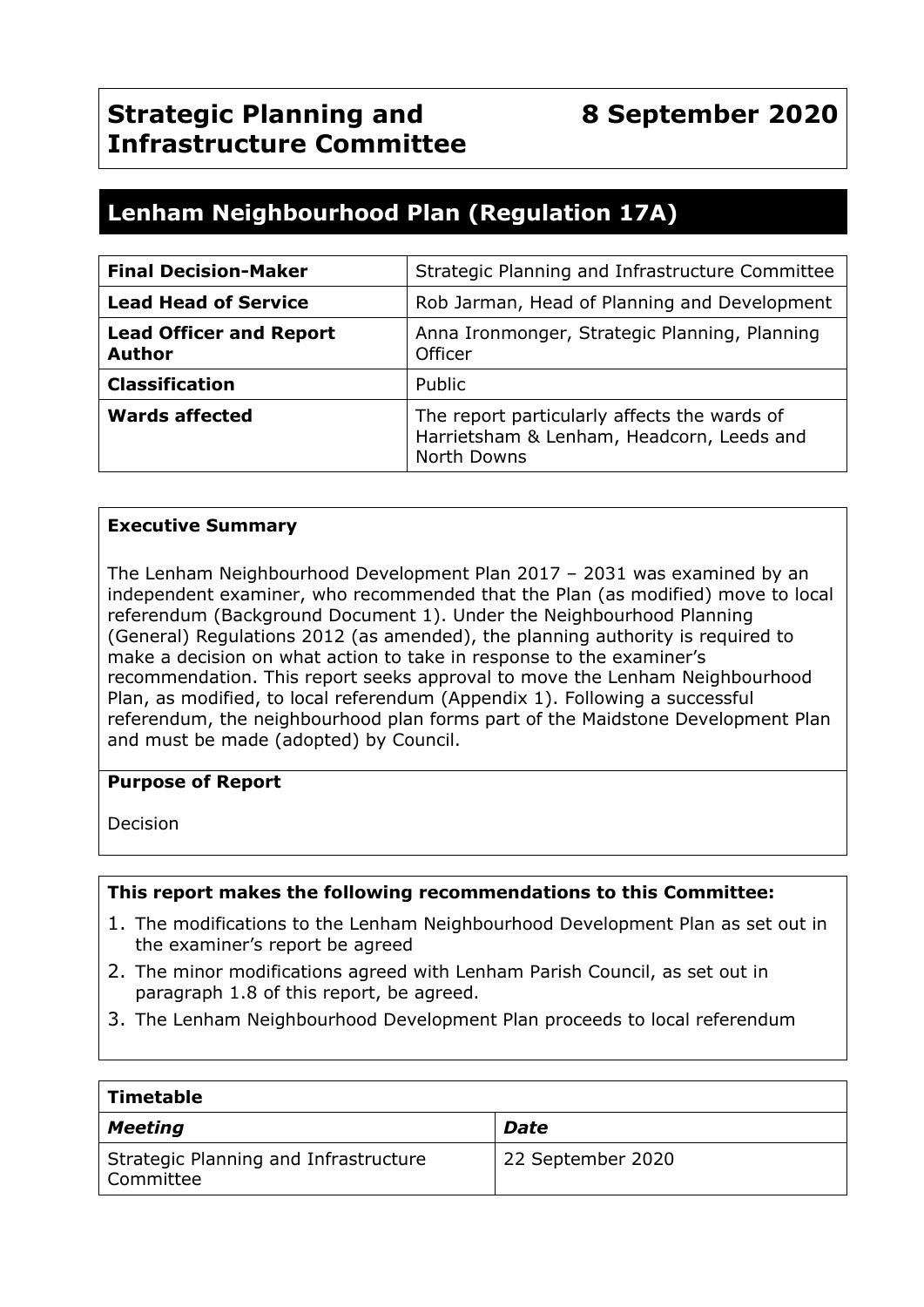# **Lenham Neighbourhood Plan (Regulation 17A)**

# **1. CROSS-CUTTING ISSUES AND IMPLICATIONS**

| <b>Issue</b>                                        | <b>Implications</b>                                                                                                                                                                                                                                                                                                                                                                        | Sign-off                                                            |
|-----------------------------------------------------|--------------------------------------------------------------------------------------------------------------------------------------------------------------------------------------------------------------------------------------------------------------------------------------------------------------------------------------------------------------------------------------------|---------------------------------------------------------------------|
| <b>Impact on</b><br>Corporate<br><b>Priorities</b>  | It is not expected that the recommendations will<br>by themselves materially affect achievement of<br>corporate priorities, but the plan will form part<br>of the Maidstone Development Plan following a<br>successful referendum, and will assist in the<br>delivery of the Council's four strategic<br>objectives.                                                                       | Rob Jarman,<br>Head of<br>Planning                                  |
| <b>Cross</b><br><b>Cutting</b><br><b>Objectives</b> | Following a successful referendum, the Lenham<br>Neighbourhood Plan will form part of the<br>Maidstone Development Plan, and will assist in<br>the delivery of the Council's four strategic<br>objectives. (See paragraph 1.15 of this report).                                                                                                                                            | Rob Jarman,<br>Head of<br>Planning                                  |
| <b>Risk</b><br><b>Management</b>                    | See section 5                                                                                                                                                                                                                                                                                                                                                                              | Rob Jarman,<br>Head of<br>Planning                                  |
| <b>Financial</b>                                    | The proposals set out in the recommendations<br>are all within already approved budgetary<br>headings and so need no new funding for<br>implementation is needed. The costs for the<br>referendum and adoption of the Lenham<br>Neighbourhood Plan are borne by the Borough<br>Council. There is a dedicated budget for this<br>purpose, funded by MHCLG neighbourhood<br>planning grants. | Section 151<br>Officer &<br>Finance<br>Team                         |
| <b>Staffing</b>                                     | We will deliver the recommendations with our<br>current staffing.                                                                                                                                                                                                                                                                                                                          | Rob Jarman,<br>Head of<br>Planning                                  |
| <b>Legal</b>                                        | Accepting the recommendations will fulfil the<br>Council's duties under the Town and Country<br>Planning Act 1990, as amended by the Localism<br>Act 2011, the Housing and Planning Act 2016,<br>and the Neighbourhood Planning Act 2017. The<br>recommendations also comply with the<br>Neighbourhood Planning (General) Regulations<br>2012 (as amended).                                | Cheryl Parks,<br>Mid Kent<br>Legal<br><b>Services</b><br>(Planning) |
| <b>Privacy and</b><br>Data<br><b>Protection</b>     | Accepting the recommendations will increase<br>the volume of data held by the Council. The<br>data will be held in line with the Council's,<br>records retention policy, data protection policies<br>and the GDPR.                                                                                                                                                                         | Anna Collier<br>Policy and<br>Information<br>Manager                |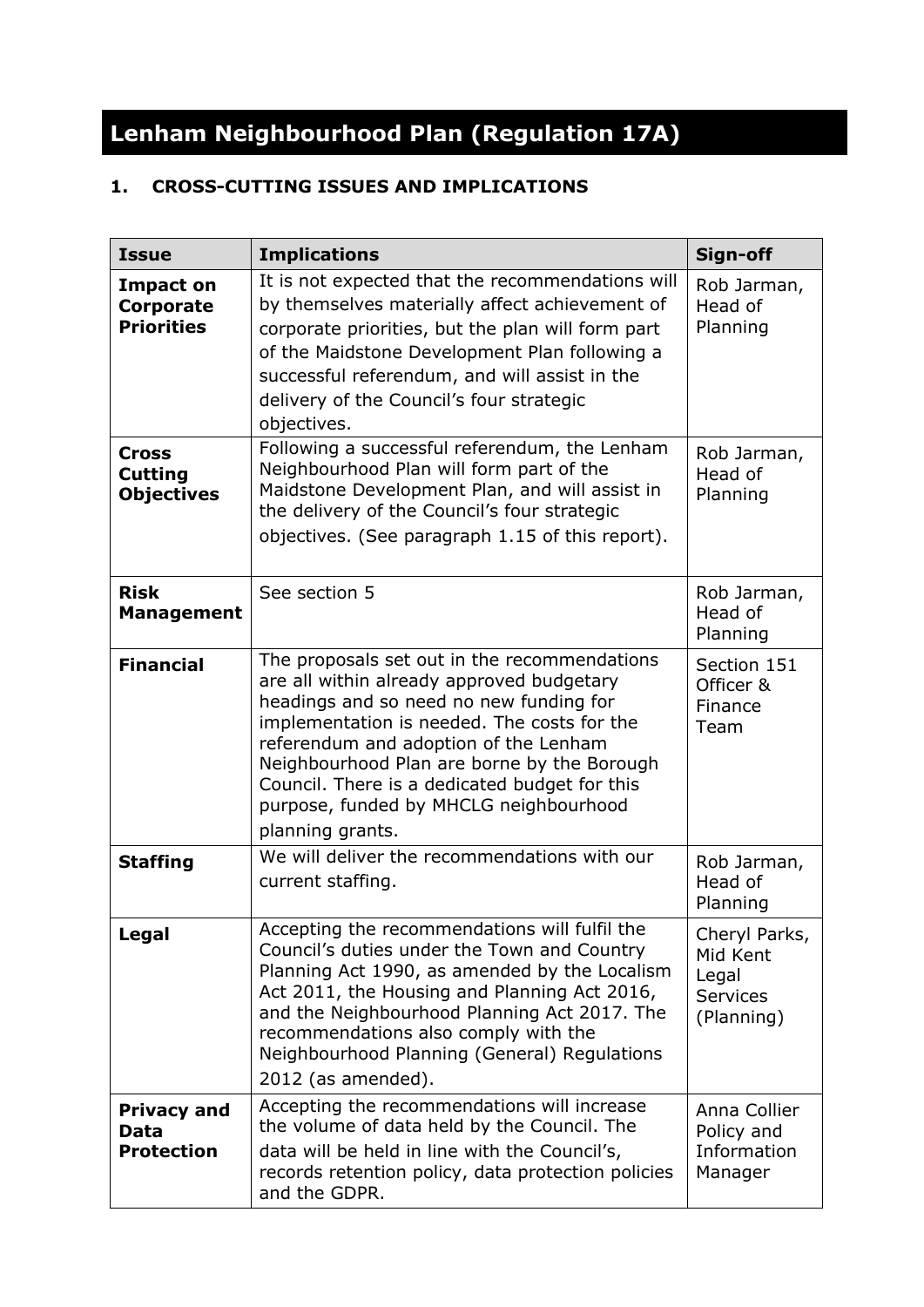| <b>Equalities</b>                   | The Council has a responsibility to support<br>communities in developing a Neighbourhood<br>Plan. This responsibility is set out in the<br>Maidstone Statement of Community<br>Involvement. The neighbourhood planning<br>process provides an opportunity for<br>communities to develop a plan that meets the<br>needs of its population. | Anna Collier<br>Policy &<br>Information<br>Manager |
|-------------------------------------|-------------------------------------------------------------------------------------------------------------------------------------------------------------------------------------------------------------------------------------------------------------------------------------------------------------------------------------------|----------------------------------------------------|
| <b>Public</b><br><b>Health</b>      | We recognise that the recommendations will<br>have a positive impact on population health or<br>that of individuals.                                                                                                                                                                                                                      | [Public<br>Health<br>Officer]                      |
| <b>Crime and</b><br><b>Disorder</b> | There are no implications for crime and<br>disorder.                                                                                                                                                                                                                                                                                      | Rob Jarman,<br>Head of<br>Planning                 |
| <b>Procurement</b>                  | The appointment of an independent examiner<br>from IPE was made under the procurement<br>waiver signed by the Director of Finance and<br>Business Improvement.                                                                                                                                                                            | [Head of<br>Service &<br>Section 151<br>Officer]   |

# **2. INTRODUCTION AND BACKGROUND**

- 2.1 Neighbourhood Plans can be prepared by parish councils and designated neighbourhood forums for their neighbourhood area. A neighbourhood plan will go through two rounds of mandatory public consultation before independent examination, local referendum and being 'made' (adopted) by Maidstone Borough Council. The procedures for designating a neighbourhood area and the preparation of a neighbourhood plan are set out in the Neighbourhood Planning (General) Regulations 2012 (as amended).
- 2.2 The Neighbourhood Planning Area, which comprises the whole of Lenham parish, was designated on 27 November 2012. Extensive consultation on the Lenham Neighbourhood Plan was undertaken during the early stages of plan preparation. A formal six weeks consultation on the pre-submission draft plan and supporting documents (Regulation 14) took place between 24 September and 12 November 2018.
- 2.3 The Regulation 15 Submission Plan and supporting documents were submitted to the Borough Council on 17 December 2019. The Plan was subject to a further six weeks consultation from 17 February 2020 to 17 April 2020 (which was extended to account for the Coronavirus pandemic). In accordance with the agreed neighbourhood planning protocol, the Borough Council submitted representations to both consultations. The Regulation 14 response was submitted under the delegated authority of the Head of Planning and Development. The Regulation 16 response was submitted following the agreement of this committee at its meeting of 10 March 2020.
- 2.4 Throughout the preparation of the Lenham Neighbourhood Plan, communication with the parish council has been maintained. Officers have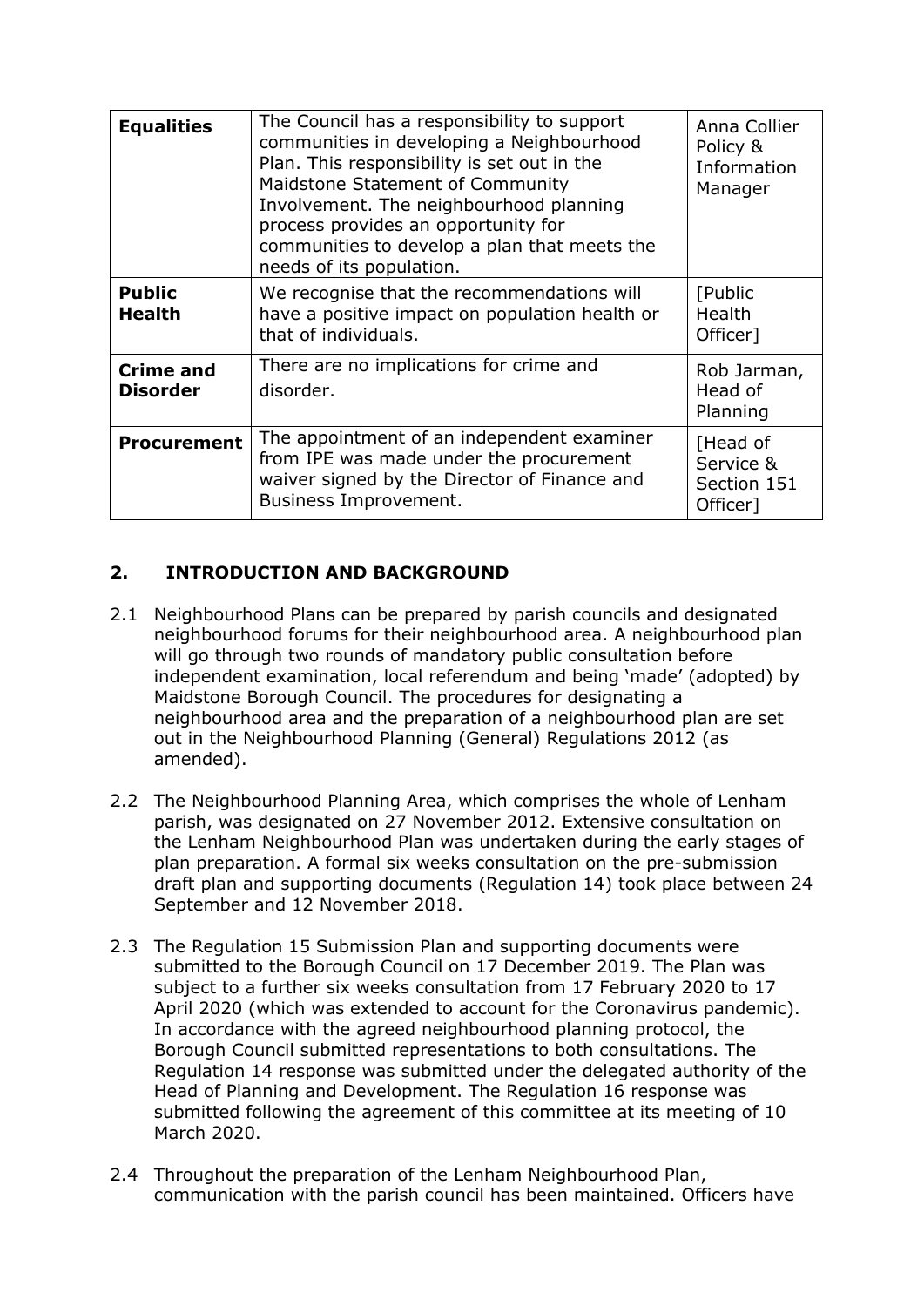offered advice and support to the parish council on a range of issues, including draft iterations of the plan.

- 2.5 The appointment of Derek Stebbing (from Intelligent Plans and Examinations) as an independent examiner was agreed with Lenham Parish Council. The independent examiner was appointed through the Council's procurement waiver signed by the Director of Finance and Business Improvement. The Lenham Neighbourhood Plan and supporting documents, together with the representations received during Regulation 16 consultation, were forwarded to the examiner who dealt with the examination through written representations, concluding that a public hearing was not necessary. The examiner's report was received on 30 June 2020 and has been published on the Borough and Parish Councils' website (see background document 1).
- 2.6 The examiner concluded that

"…subject to modifications set out in this report, the Plan meets the Basic Conditions.

I have also concluded that

- The plan has been prepared and submitted for examination by a qualifying body – Lenham Parish Council (the Parish Council);
- The Plan has been prepared for an area properly designated the Neighbourhood Plan Area, as identified on the Map at Page 46 of the Plan;
- The Plan specifies the period to which it is to take effect from 2017 to 2031; and
- The policies relate to the development and use of land for a designated neighbourhood plan area."
- 2.7 The examiner recommended that the Lenham Neighbourhood Plan, once modified, proceeds to referendum on the basis that it has met all the relevant legal requirements.
- 2.8 An minor factual update that does not affect the policies of the plan has been agreed with the Parish Council. An addendum has been inserted to the front of the plan to say:

"An advice note has been published by Natural England in July 2020. The advice note may well have implications for sites allocated in the Lenham Neighbourhood Plan. As such, the advice note should be taken into account when assessing planning applications."

2.9 The insertion of this text is a result of new advice published by Natural England. Lenham falls within the catchment of the Upper Stour. The Stodmarsh water environment is internationally important for its wildlife and has protection under the Water Environment regulations and Conservation of Habitats and Species regulations. The guidance published by Natural England outlines that there are high levels of phosphates and nitrates inputting into the stour catchment. There is uncertainty as to whether new growth will impact on the Stodmarsh water environment. But it is likely that all types of development that would result in a net increase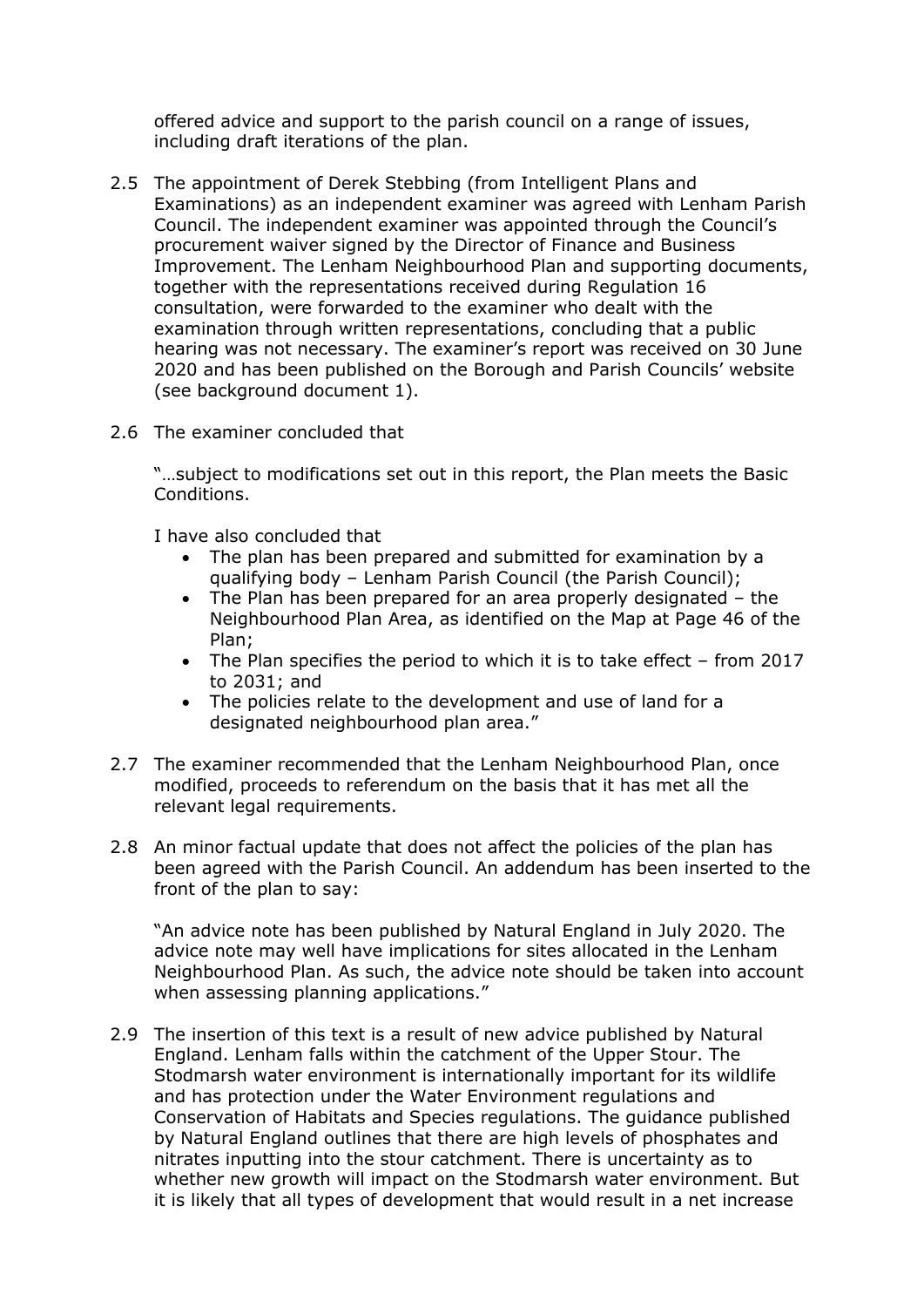in population served by a water system. Therefore, the Lenham Neighbourhood Plan should have consideration. The update has been incorporated into the plan (Appendix 1).

- 2.10 In accordance with the neighbourhood planning regulations (Regulation 18), the local planning authority is required to make a decision on what action to take in response to the examiner's recommendations (i.e. to proceed to local referendum).
- 2.11 In order to proceed to referendum, the local authority must be satisfied that the Lenham Neighbourhood Plan has met the basic conditions outlined in paragraph 8(2) of the Schedule 4B to the Town and Country Planning Act 1990 (as amended). The neighbourhood plan must:
	- Have regard to national policies and advice contained in guidance issues by the Secretary of State;
	- Contribute to the achievement of sustainable development;
	- Be in general conformity with the strategic polices contained in the development plan for the area of the authority;
	- Be compatible with and not breach EU obligations; and
	- Meet prescribed conditions relation to the neighbourhood plan and prescribed matters have been complied with in connection with the proposal for the neighbourhood plans.
- 2.12 Regulation 32 of the 2012 Regulations prescribes a further basic condition for a neighbourhood plan, which requires that the making of the neighbourhood plan does not breach the requirements of Chapter 8 of Part 6 of the Conservation of Habitats and Species Regulation 2017.
- 2.13 It is for this Committee to decide what action to take in response to the examiner's report. The committee can either
	- Accept the examiner's report (with or without modifications)
	- Decline to accept the report
	- Accept the report (with or without modifications) together with further modifications the Council deems necessary
- 2.14 If the Committee is satisfied that the Lenham Neighbourhood Plan meets the basic conditions; is compatible with the European Convention on Human Rights; and complies with the statutory requirements set out in the Town and Country Planning Act 1990 (as amended), or would do so with modifications then it must decide to move the neighbourhood plan to local referendum.
- 2.15 Lenham is designated as a broad location in the Maidstone Borough Local Plan 2017 to deliver 1000 homes between 2021 and 2031. Specific site allocations could be made through a local plan review or the production of a Lenham Neighbourhood Plan. The parish council decided to prepare a neighbourhood plan and to allocate housing sites in order to deliver 1,000 dwellings in its plan. In addition to making site allocations for residential development, the plan includes policies on design quality; sustainable travel; enhancing and protecting green space; employment, community facilities and tourism; and air quality.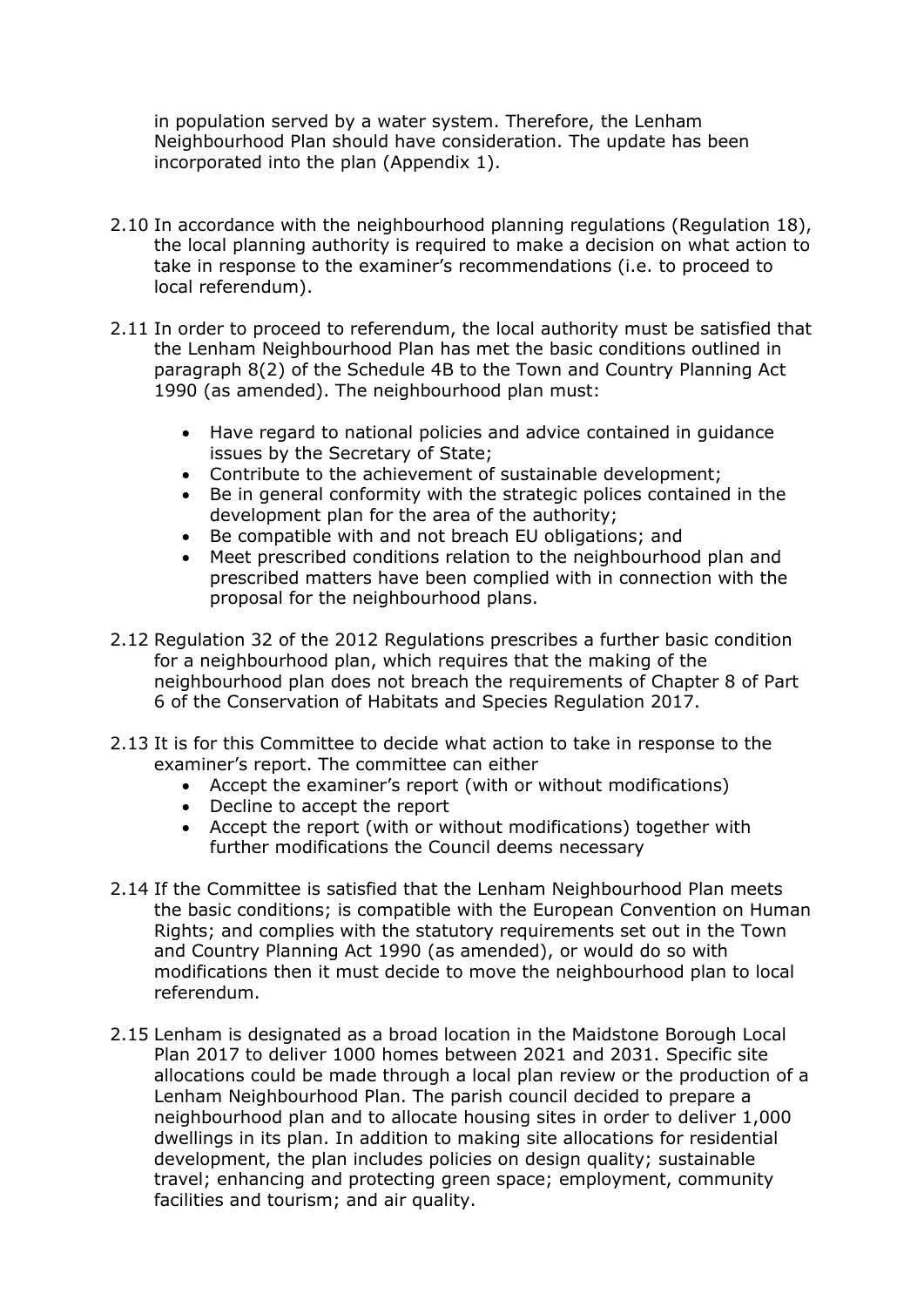- 2.16 It is considered by officers that the Lenham Neighbourhood Plan has met the statutory requirements, including its policies being in general conformity with the strategic policies of the Maidstone Borough Local Plan 2017. It is recommended by officers that the Committee approves the examiner's modifications set out in his report and makes a decision to move the Lenham Neighbourhood Plan to local referendum.
- 2.17 In response to the coronavirus pandemic, the Government has published guidance to help prevent the spread of the virus and as a result the way in which people are able to engage in neighbourhood planning has been impacted. Neighbourhood Plan referendums have been suspended until 6<sup>th</sup> May 2021. Following a successful referendum a neighbourhood plan becomes part of the development plan. In line with government guidance on coronavirus, the Neighbourhood Planning Protocol was recently updated and a post examination neighbourhood plan is a significant material consideration.

# **3. AVAILABLE OPTIONS**

- 3.1 Option A: The Committee agrees the recommended modifications outlined in the examiner's report and moves the Lenham Neighbourhood Plan to local referendum
- 3.2 Option B: The Committee agrees to decline the Examiner's report recommendations, and moves the Lenham Neighbourhood Plan to local referendum without any modifications being made
- 3.3 Option C: The Committee does not agree to move the Lenham Neighbourhood Plan to local referendum.

# **4. PREFERRED OPTION AND REASONS FOR RECOMMENDATIONS**

- 4.1 The preferred option is option A and the Committee agree to move the Lenham Neighbourhood Plan, as modified, to local referendum. If the local authority is satisfied that the statutory requirements have been met, then it is required to move the neighbourhood plan to referendum.
- 4.2 The Lenham Neighbourhood Plan has met the prescribed legislative requirements and there are no reasons to reject the examiner's proposed modifications. The modifications ensure that the policies are compliant with national policy. To not move the plan to local referendum would prevent any further progress and could compromise the good working relationship that officers have with Lenham Parish Council.

#### **5. RISK**

5.1 The risks associated with this proposal, including the risks if the Council does not act as recommended, have been considered in line with the Council's Risk Management Framework. That consideration is shown in this report at